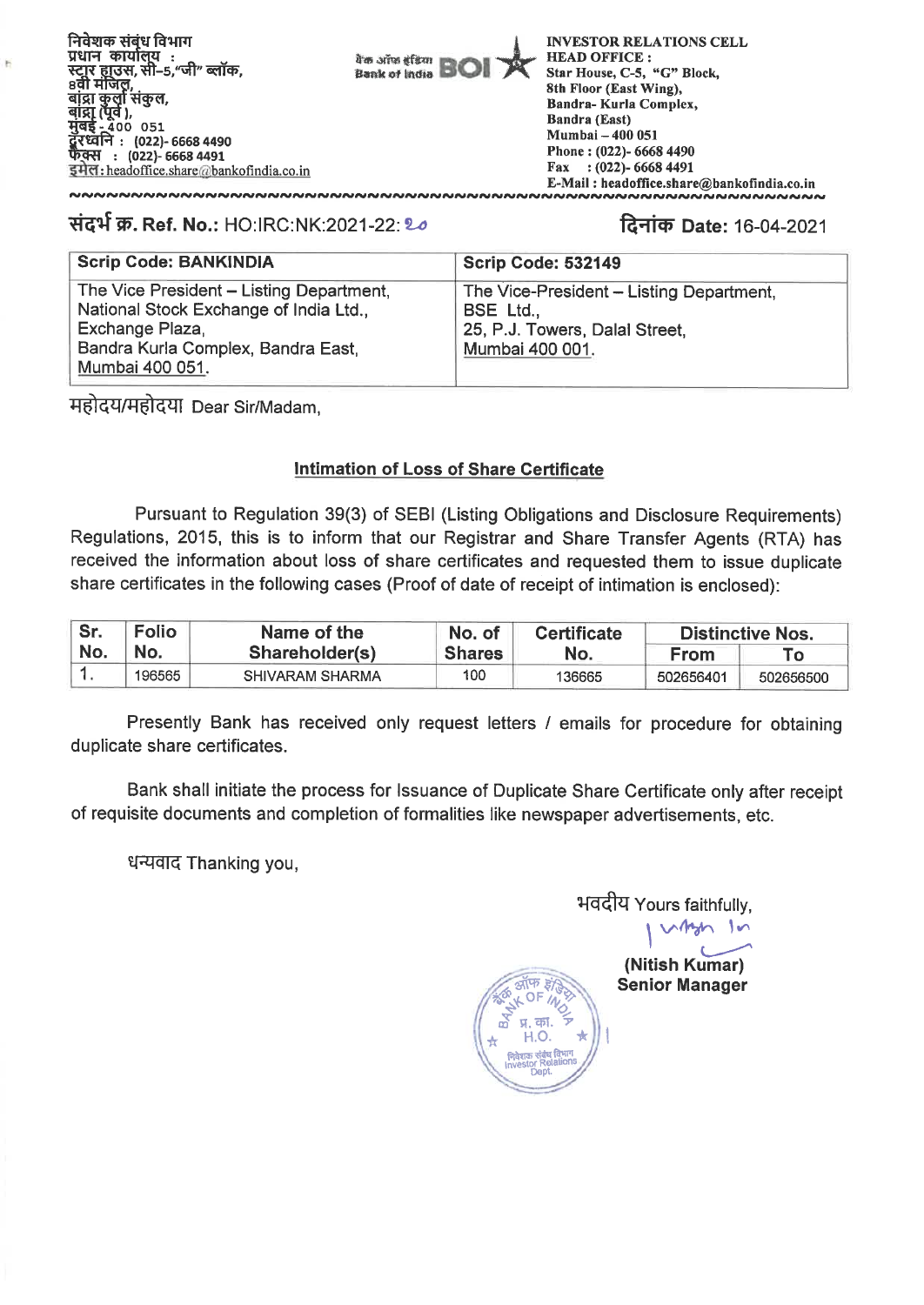## **Investor Relations Department**

| From:<br>Sent:      | bssduplicate@bigshareonline.com<br>Thursday, April 15, 2021 11:48 AM                                               |
|---------------------|--------------------------------------------------------------------------------------------------------------------|
| To:                 | Rajesh Venkataraj Upadhya; Investor Relations Department                                                           |
| Cc:                 | ganesh@bigshareonline.com; jibu@bigshareonline.com;<br>bhagwan@bigshareonline.com; Bssduplicate@Bigshareonline.Com |
| Subject:            | Duplicate Share Intimations Received On: 20210415                                                                  |
| <b>Attachments:</b> | 532690.pdf                                                                                                         |

## **AUTION:** This email originated from a source outside Bank of India. Do not click on links or open attachments unless you recognize the sender and you know the content is safe.

### Dear Sir/Ma'am,

Please be informed that in terms of the provisions of the SEBI (LODR) Regulations, 2015, the Company is required to submit information regarding loss of share certificates and issue of duplicate certificates, to the stock exchange within two days of its getting information. Further, the said intimation has to be filed only through the mode of NEAPS filing for NSE and on listing.bseindia.com for BSE and not via hard copy submission.

Accordingly, we are sharing herewith the receipt of the following request for loss of share certificate of the Company by shareholders, to enable you to comply with the said regulatory requirement within the timelines prescribed.

| Client Name               |        | Cert. No   Dist. No From   Dist. NO. To   Folio No.   Quantity |           |        |     | Name                |
|---------------------------|--------|----------------------------------------------------------------|-----------|--------|-----|---------------------|
| `BANK OF INDIA - EQUITY . | 136665 | 502656401                                                      | 502656500 | 196565 | 100 | ∣ SHIVARAM SHARMA I |

Should you have any queries in respect of the aforesaid instruction kindly revert back.

Regards,

Bigshare Services Pvt. Ltd.